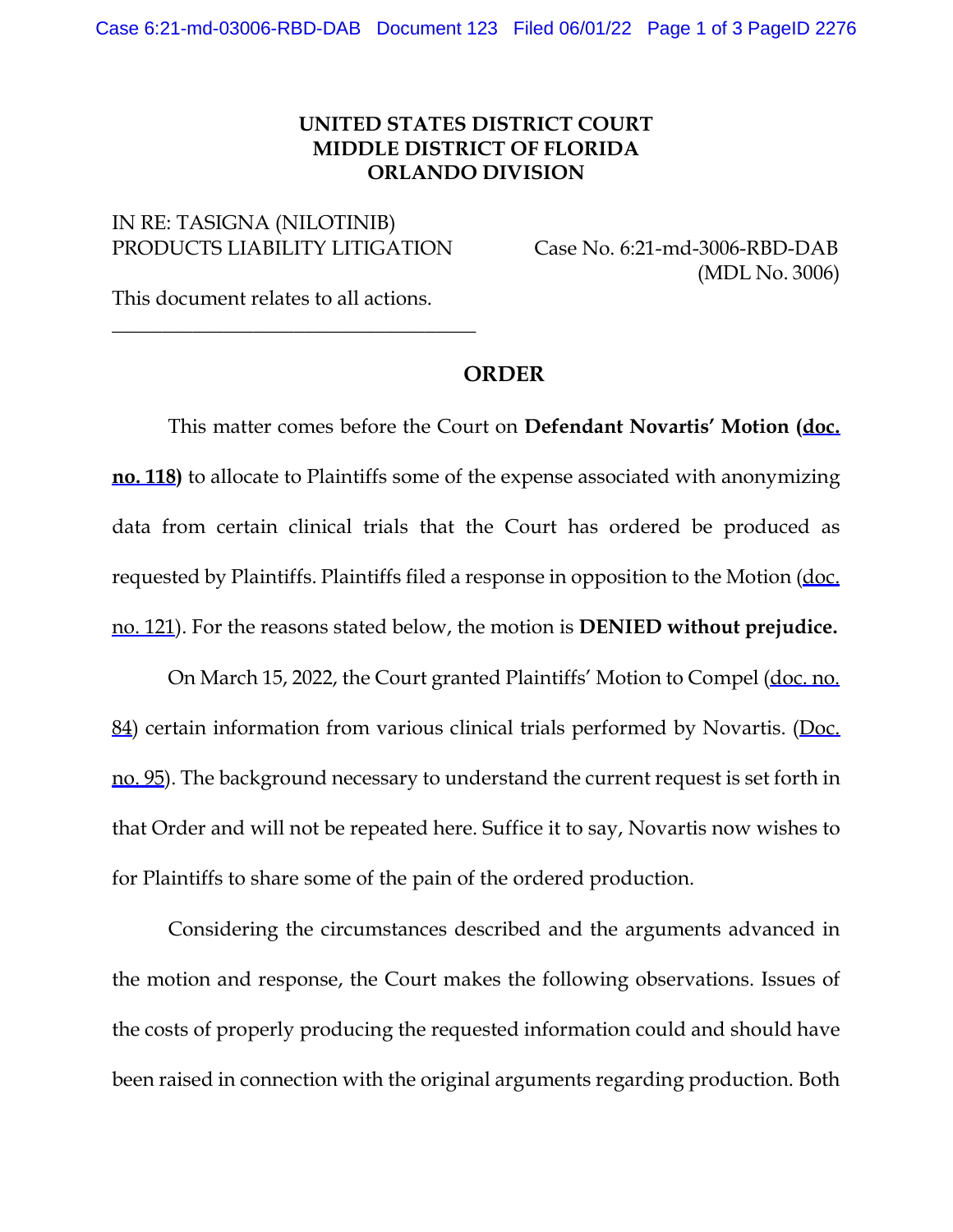sides should have anticipated this issue, which is hardly novel or unexpected. Indeed, Novartis apparently keeps a firm on retainer specifically to perform anonymizing such data. The Court views the parties' failure to consider and discuss the matter earlier as a further example of their incomplete and ineffective discharge of meet-and-confer obligations.

Even after the order to produce was entered, Novartis' suggestion of cost sharing was delayed until it was mentioned in the May 5, 2022 Status Report and thereafter as the subject of the May 13, 2022 Motion. Compounding this delay, even now, the request is somewhat vague and uncertain, providing no basis for the Court to allocate costs if it were currently inclined to do so.

All of those considerations aside, the Court recognizes that anonymizing is appropriate here and the associated costs are substantial (exceeding even the first year salary of a new law school graduate). Additionally, the ultimate utility of the data is yet to be determined. Finally, the Court notes that Novartis is well able to bear the cost of anonymizing in the first instance, so deferring decision on possible cost allocation would create no issue of delaying discovery.

Given the current uncertainties as to the amount of reasonable costs (both in total and any allocable share) and the significance of the data to be produced (at Plaintiffs' request), cost sharing can prudently be **DENIED** without prejudice to potential reconsideration at the close of discovery.